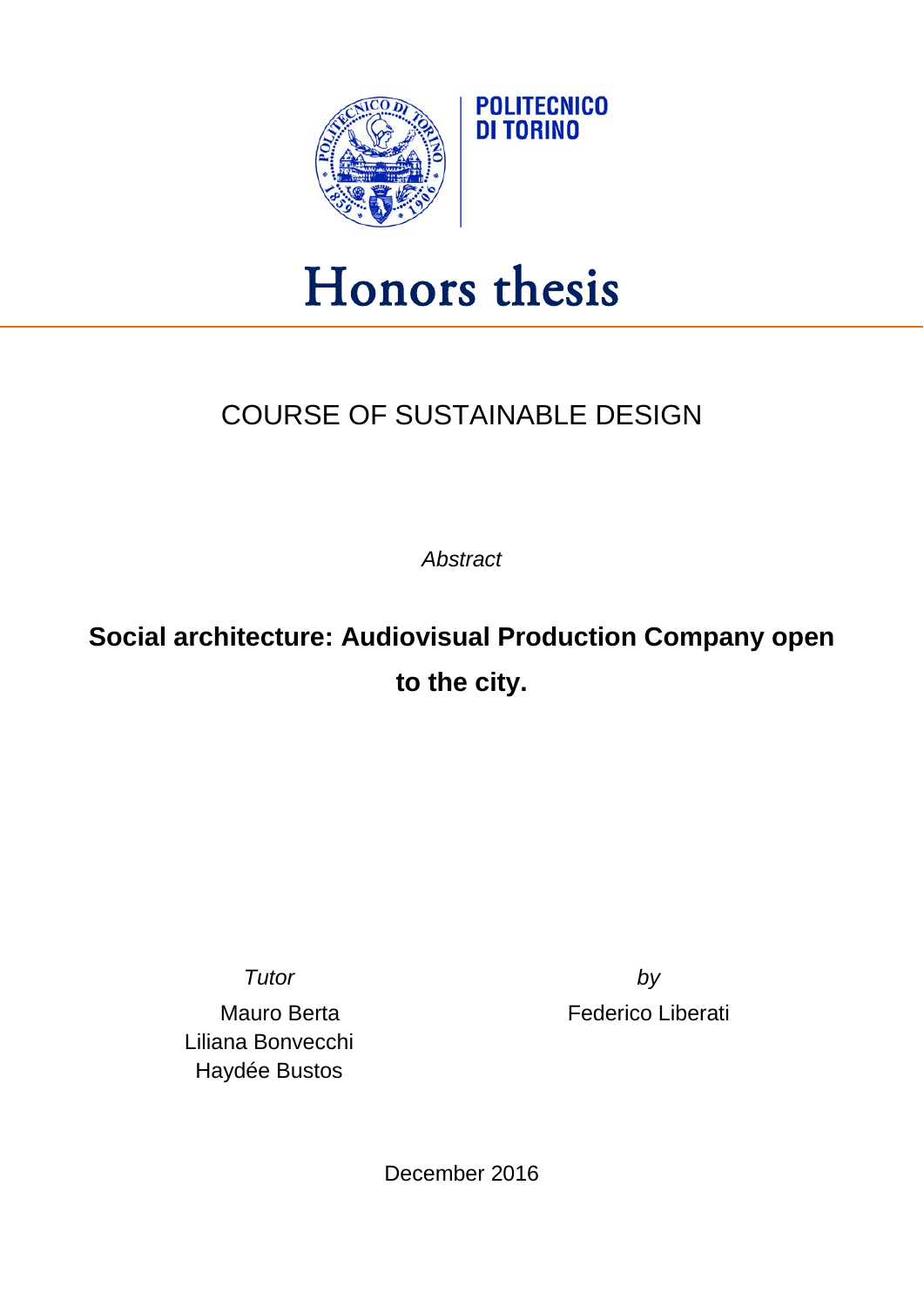The main objective of this thesis has been the investigation of several interventions regarding public spaces and architecture with the objective to create more inclusive and socially sustainable cities. Therefore, my proposal was to study public space in three different scales: vacuum, infrastructure and object.

\_\_\_\_\_\_\_\_\_\_\_\_\_\_\_\_\_\_\_

\_\_\_\_\_\_\_\_\_\_\_\_\_\_\_\_\_\_\_

In order to understand landscape's worldwide situation regarding diverse urban realities the analysis was made, on the one hand on a global context and, on the other, on two case studies: Buenos Aires (AR) and Turin (IT).

Firstly, I concentrated on Constant Nieuwenhuys's hypothesis for his *New Babylon*, analyzing his vision of *space sociability*, of an urban space with no limits and of architectural objects as cities itself. According to his vision, architecture should be the result of collective construction, and cities should be thought beyond their historical identity.

Although his architectonic proposals are of a great value, I've decided to concentrate on his theoretic approach, applying this to existing projects which have redefined the concept of public space and landscape urbanism throughout ¨social construction¨ and the transformation of public space.

The investigation is then applied to the different projects I've done during my Double Degree program at the Politecnico di Torino (2013-2014) and my final project at Universidad de Belgrano, Buenos Aires (2015). All these have been developed with the objective to redefine the relationship between landscape and infrastructure, responding to urban problems present in each case.